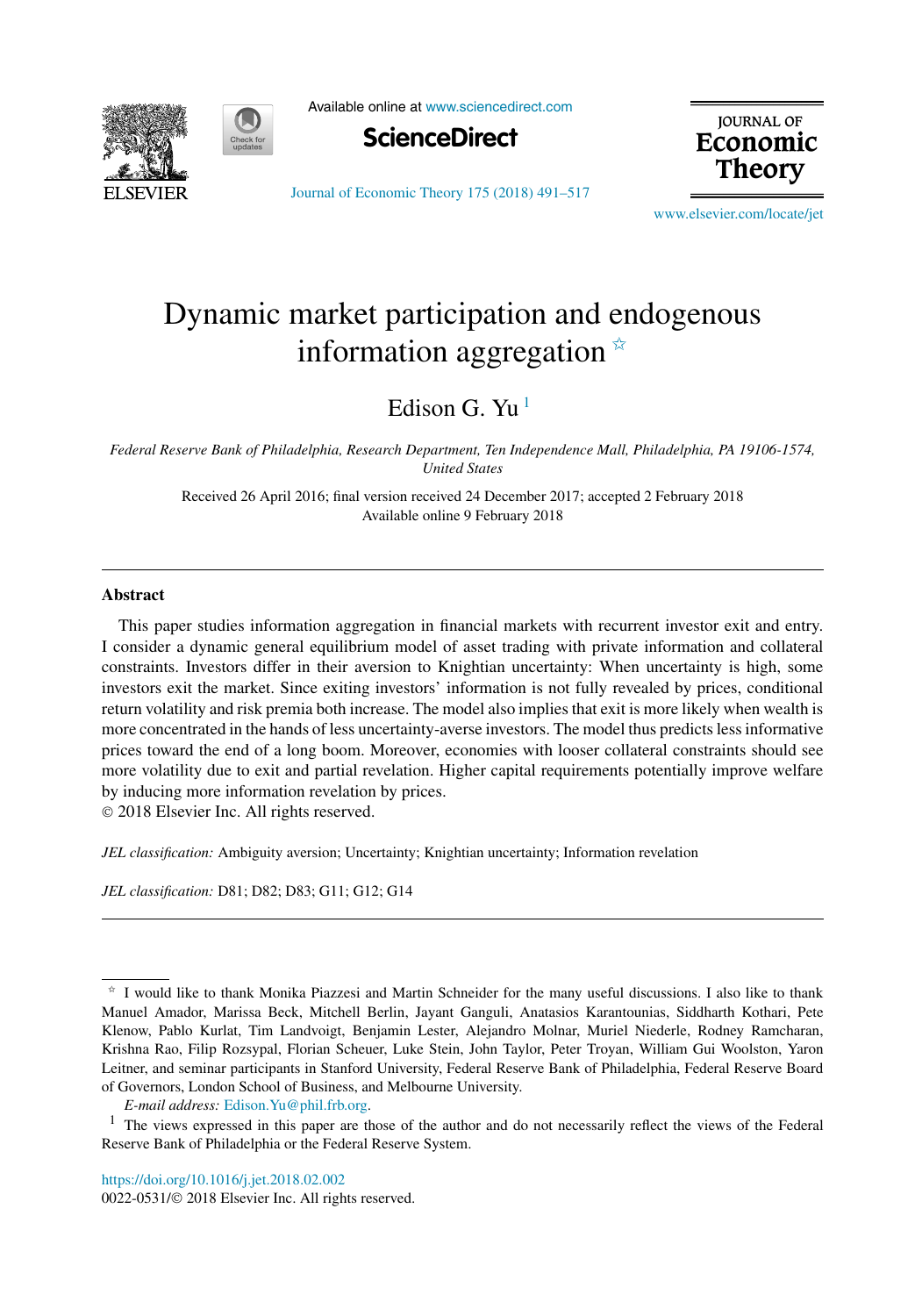## **1. Introduction**

Investors adjust their stock positions at both the intensive and extensive margins. Around 40% of changes in the stock positions of institutional investors in the U.S. are due to changes at the extensive margin.2 Most standard rational expectations models with asymmetric information do not capture changes in investor participation in equilibrium. In these models, investors respond to signals by adjusting their asset positions only at the intensive margin. However, changes at the extensive margin have important implications for information aggregation. When investors close out their positions and leave the market as opposed to simply reducing their asset positions, their private signals may not be fully reflected in equilibrium prices and thus will be lost. Moreover, the amount of wealth that investors have also affect their decisions on closing positions. This paper studies information aggregation in a dynamic setting that highlights the important interaction between the changes in the wealth distribution among investors and information aggregation over time. Specifically, I find that a more unequal wealth distribution in favor of the less ambiguity averse investors leads to more information loss.

To study how changes in market participation and the wealth distribution affect information aggregation, I consider a dynamic asset market model that incorporates private signals, ambiguity aversion (or aversion to Knightian uncertainty), logarithmic preferences, and borrowing constraints. When investors are ambiguity averse, their private signals may not be fully revealed in equilibrium. Papers by Condie and Ganguli [\(2011a,b,](#page--1-0) [2012\)](#page--1-0) show that, in a static setting, private information that is perceived to be ambiguous need not be revealed by market prices in a rational expectations equilibrium. This paper builds an infinite horizon dynamic model in a perpetual youth setting to study the interaction of wealth distribution dynamics and information aggregation in the long run. In the model, investors receive private signals about the future payoff of risky assets. However, the interpretation of these signals is ambiguous. Specifically, potential investors are uncertain about the likelihood function of the true signal-generating process and evaluate probabilities according to the worst case scenario. If the uncertainty regarding the signal interpretation is high, investors may decide not to invest in risky assets. When there is heterogeneity in the level of ambiguity among investors, the more ambiguous investors exit the stock market, and a partially revealing equilibrium exists in which the private signals of these exited investors are not fully revealed. This leads to information loss and higher return volatility of the risky asset.

Why would ambiguity aversion of investors lead to partial revelation of information in equilibrium? In the model, investors make portfolio decisions over purchasing a risk-free bond and a stock. They each receive an independent private signal from a finite state space about the nextperiod payout of the stock. In a standard rational expectations model, investors hold non-zero amounts of stock in equilibrium except for knife-edge cases. Given prices, their demand for the stock is responsive to the private signal received. A good signal about future payoffs of the stock leads to more demand for the stock, while a bad signal leads to less demand. In equilibrium, market clearing means that these changes in demand lead to equilibrium prices that are responsive to the signals that investors receive. Investors therefore infer the private signals of other investors

<sup>2</sup> The source of the data is the 13-F reports by institutional investors. The SEC requires institutional managers with more than \$100 million in exchange traded or NASDAQ-quoted equity securities to file 13-F reports for all equity positions greater than 10,000 shares or \$200,000 in market value. As a result, the holdings data may not contain small positions, short positions, short covering, or derivatives (see Choi et al., [2017](#page--1-0) for example). This truncation means that the actual number of extensive margin trades is potentially smaller.